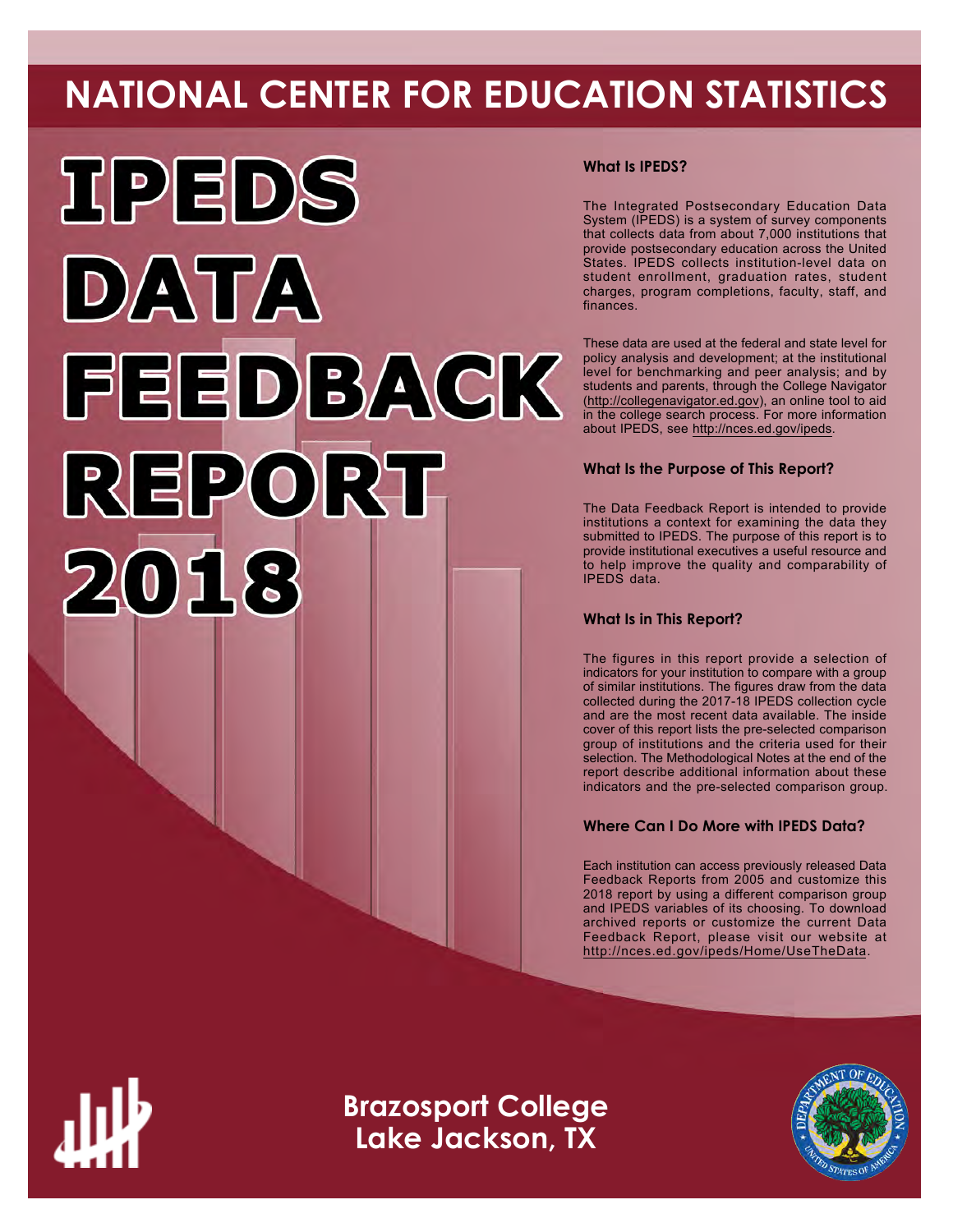# **COMPARISON GROUP**

Comparison group data are included to provide a context for interpreting your institution's statistics. If your institution did not define a custom comparison group for this report by July 13, 2018 NCES selected a comparison group for you. (In this case, the characteristics used to define the comparison group appears below.) The Customize Data Feedback Report functionality on the IPEDS Data Center at this provided link [\(http://nces.ed.gov/ipeds/datacenter/\)](http://nces.ed.gov/ipeds/datacenter/) can be used to reproduce the figures in this report using different peer groups.

The custom comparison group chosen by Brazosport College includes the following 6 institutions:

Alvin Community College (Alvin, TX)

- College of the Mainland (Texas City, TX)
- Galveston College (Galveston, TX)
- Lee College (Baytown, TX)
- Victoria College (Victoria, TX)
- Wharton County Junior College (Wharton, TX)

#### **The figures in this report have been organized and ordered into the following topic areas:**

| 1) Admissions (only for non-open-admissions schools) | [No charts applicable]             |                   |
|------------------------------------------------------|------------------------------------|-------------------|
| 2) Student Enrollment                                | Fig. 1 and 2                       | Pg. 3             |
| 3) Awards                                            | Fig. 3                             | Pg. 3             |
| 4) Charges and Net Price                             | Fig. 4 and $5$                     | Pg. 4             |
| 5) Student Financial Aid                             | Fig. 6, 7, 8 and 9                 | Pg. 4 and 5       |
| 6) Military Benefits*                                | [No charts applicable]             |                   |
| 7) Retention and Graduation Rates                    | Fig. 10, 11, 12, 13, 14, 15 and 16 | Pg. 5, 6, 7 and 8 |
| 8) Finance                                           | Fig. 17 and 18                     | Pg. 9             |
| 9) Staff                                             | Fig. 19 and 20                     | Pg. 9             |
| 10) Libraries                                        | Fig. 21 and 22                     | Pg. 10            |

\*These figures only appear in customized Data Feedback Reports (DFR), which are available through Use the Data portal on the IPEDS website.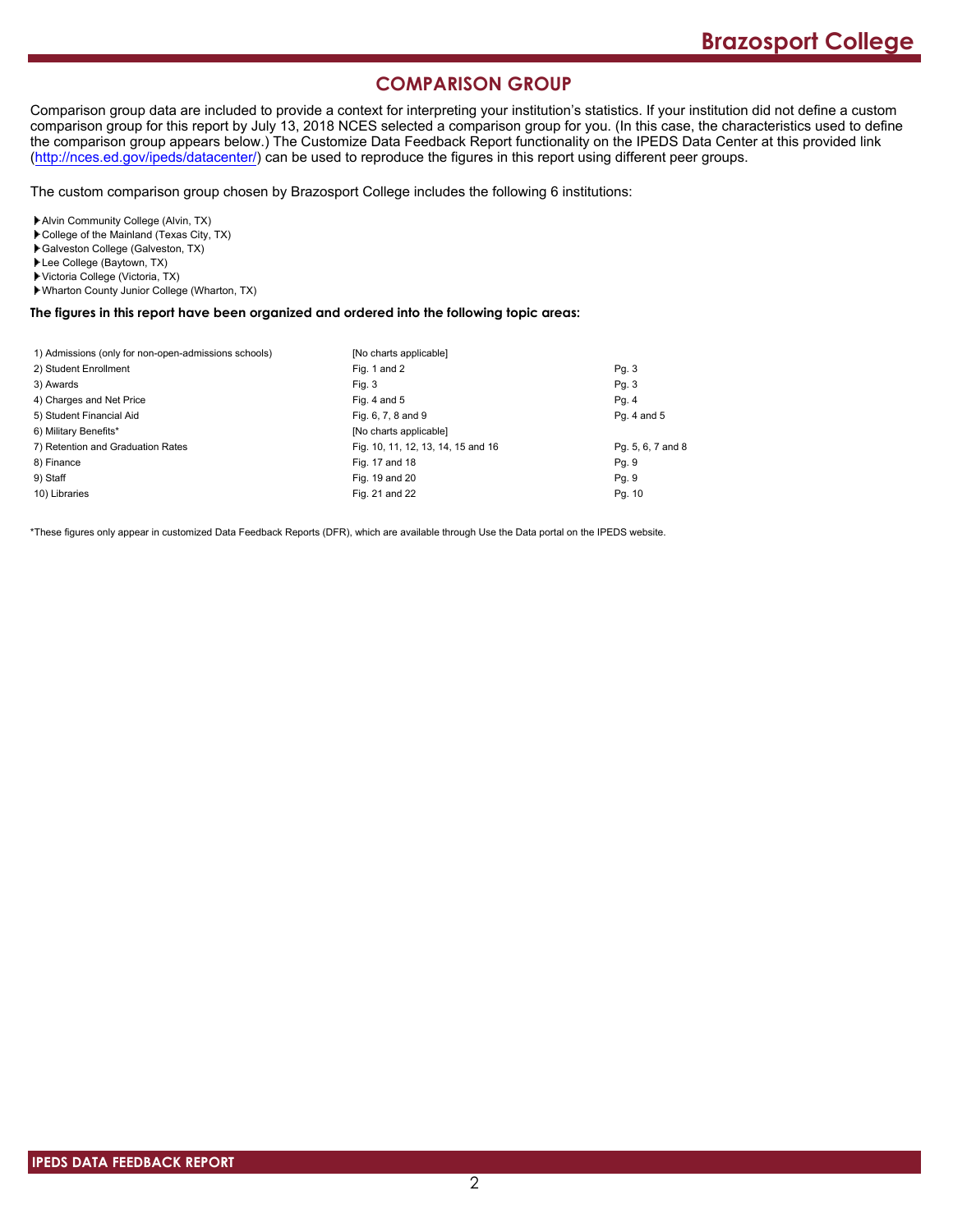



NOTE: For more information about disaggregation of data by race and ethnicity, see the Methodological Notes. Median values for the comparison group will not add to 100%. See "Use of Median Values for Comparison Group" for how median values are determined. N is the number of institutions in the comparison group. SOURCE: U.S. Department of Education, National Center for Education Statistics, Integrated Postsecondary Education Data System (IPEDS): Spring 2018, Fall Enrollment component.

#### **Figure 2. Unduplicated 12-month headcount of all students and of undergraduate students (2016-17), total FTE enrollment (2016-17), and full- and part-time fall enrollment (Fall 2017)**



NOTE: For details on calculating full-time equivalent (FTE) enrollment, see Calculating FTE in the Methodological Notes. Total headcount, FTE, and full- and part-time fall enrollment include both undergraduate and postbaccalaureate students, when applicable. N is the number of institutions in the comparison group.

SOURCE: U.S. Department of Education, National Center for Education Statistics, Integrated Postsecondary Education Data System (IPEDS): Fall 2017, 12-month Enrollment component and Spring 2018, Fall Enrollment component.

# **Figure 3. Number of degrees awarded, by level: 2016-17**



NOTE: For additional information about postbaccalaureate degree levels, see the Methodology Notes. N is the number of institutions in the comparison group. Medians are not reported for comparison groups with less than three values.

SOURCE: U.S. Department of Education, National Center for Education Statistics, Integrated Postsecondary Education Data System (IPEDS): Fall 2017, Completions component.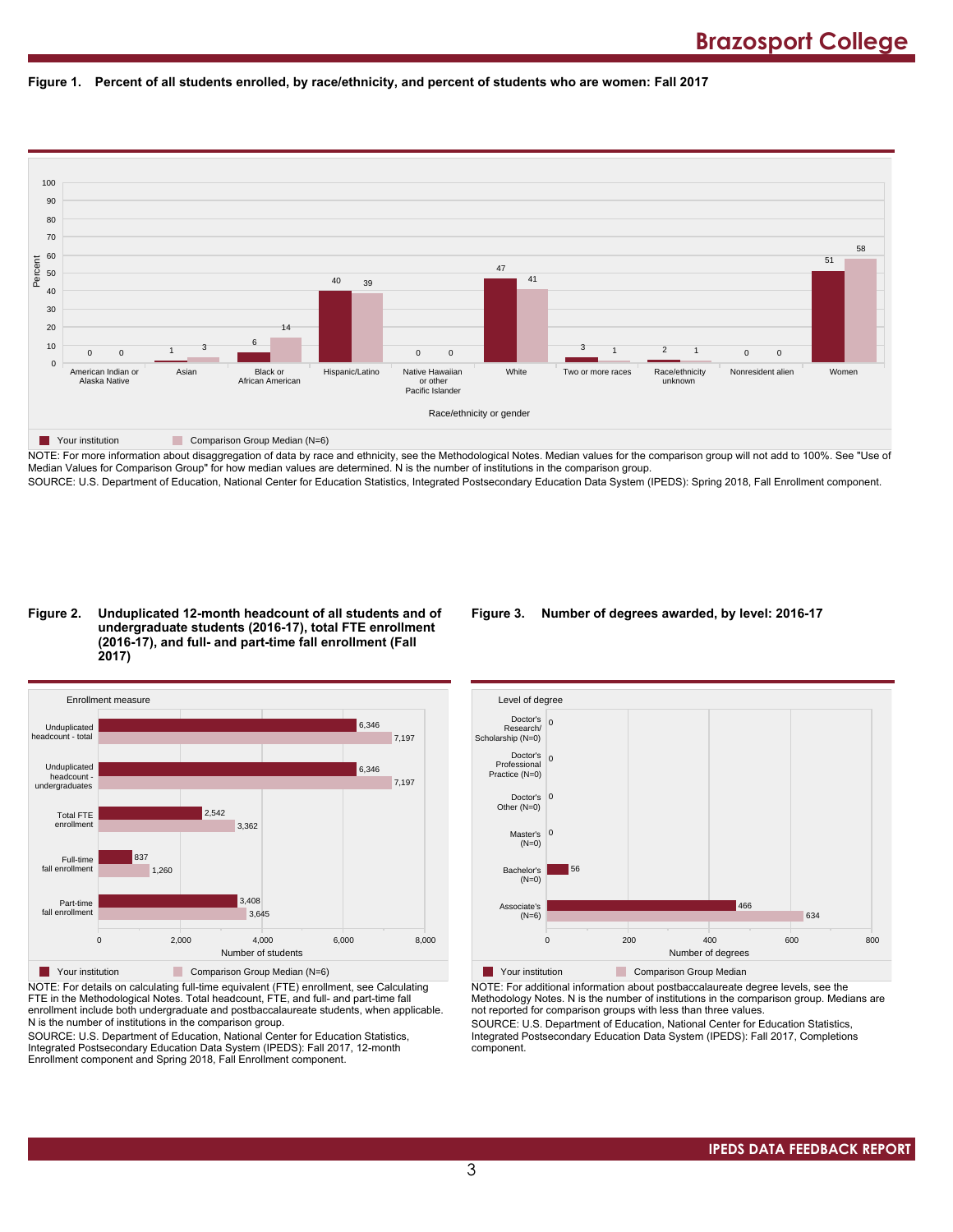**Figure 4. Academic year tuition and required fees for full-time, first-time degree/certificate-seeking undergraduates: 2014-15 to 2017-18**



NOTE: The tuition and required fees shown here are the lowest reported from the categories of in-district, in-state, and out-of-state. N is the number of institutions in the comparison group.

SOURCE: U.S. Department of Education, National Center for Education Statistics, Integrated Postsecondary Education Data System (IPEDS): Fall 2017, Institutional Characteristics component.

**Figure 6. Percent of full-time, first-time degree/certificate-seeking undergraduate students who were awarded grant or scholarship aid from the federal government, state/local government, or the institution, or loans, by type of aid: 2016-17**



NOTE: Any grant aid above includes grant or scholarship aid awarded from the federal government, state/local government, or the institution. Federal grants includes Pell grants and other federal grants. Any loans includes federal loans and other loans awarded to students. For details on how students are counted for financial aid reporting, see Cohort Determination in the Methodological Notes. N is the number of institutions in the comparison group.

SOURCE: U.S. Department of Education, National Center for Education Statistics, Integrated Postsecondary Education Data System (IPEDS): Winter 2017-18, Student Financial Aid component.





NOTE: Average net price is for full-time, first-time degree/certificate-seeking undergraduate students and is generated by subtracting the average amount of federal, state/local government, and institutional grant and scholarship awarded aid from the total cost of attendance. Total cost of attendance is the sum of published tuition and required fees, books and supplies, and the average room and board and other expenses. For details, see the Methodological Notes. N is the number of institutions in the comparison group.

SOURCE: U.S. Department of Education, National Center for Education Statistics, Integrated Postsecondary Education Data System (IPEDS): Fall 2017, Institutional Characteristics component and Winter 2017-18, Student Financial Aid component.





**The Your institution Comparison Group Median** 

NOTE: Any grant aid above includes grant or scholarship aid awarded from the federal government, state/local government, or the institution. Federal grants includes Pell grants and other federal grants. Any loans includes federal loans and other loans awarded to students. Average amounts of aid were calculated by dividing the total aid awarded by the total number of recipients in each institution. N is the number of institutions in the comparison group. Medians are not reported for comparison groups with less than three values.

SOURCE: U.S. Department of Education, National Center for Education Statistics, Integrated Postsecondary Education Data System (IPEDS): Winter 2017-18, Student Financial Aid component.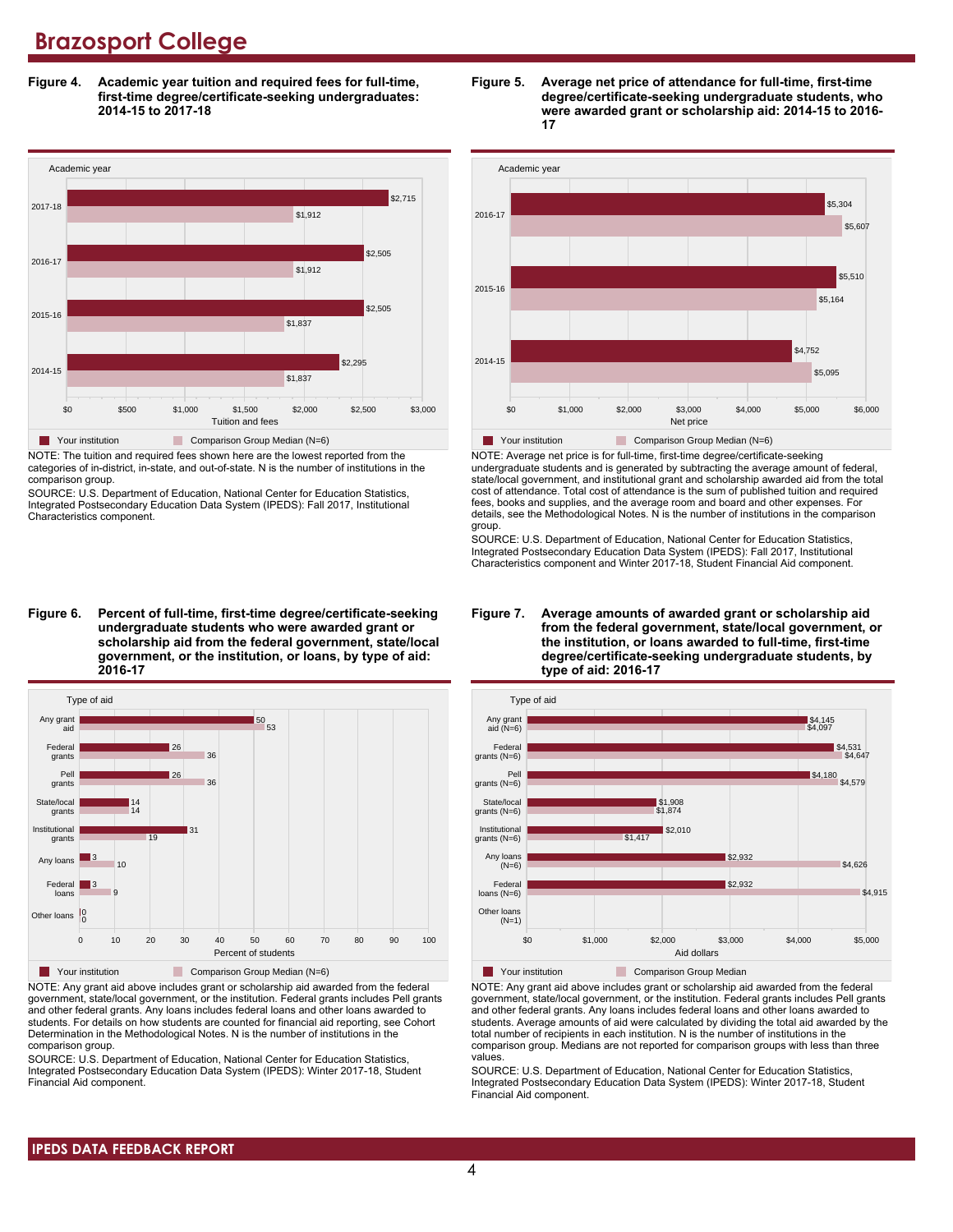**Figure 8. Percent of all undergraduates awarded aid, by type of aid: 2016-17**

**Figure 9. Average amount of aid awarded to all undergraduates, by type of aid: 2016-17**



NOTE: Any grant aid above includes grant or scholarship aid awarded from the federal government, state/local government, the institution, or other sources. Federal loans includes only federal loans awarded to students. N is the number of institutions in the comparison group.

SOURCE: U.S. Department of Education, National Center for Education Statistics, Integrated Postsecondary Education Data System (IPEDS): Winter 2017-18, Student Financial Aid component.



NOTE: Any grant aid above includes grant or scholarship aid from the federal government, state/local government, the institution, or other sources. Federal loans includes federal loans to students. Average amounts of aid were calculated by dividing the total aid awarded by the total number of recipients in each institution. N is the number of institutions in the comparison group.

SOURCE: U.S. Department of Education, National Center for Education Statistics, Integrated Postsecondary Education Data System (IPEDS): Winter 2017-18, Student Financial Aid component.

#### **Figure 10. Graduation and transfer-out rates of full-time, first-time degree/certificate-seeking undergraduates within 150% of normal time to program completion: 2011 cohort**



NOTE: Graduation rate cohort includes all full-time, first-time degree/certificate-seeking undergraduate students. Graduation and transfer-out rates are the Student Right-to-Know rates. Only institutions with mission to prepare students to transfer are required to report transfer out. For more details, see the Methodological Notes. N is the number of institutions in the comparison group.

SOURCE: U.S. Department of Education, National Center for Education Statistics, Integrated Postsecondary Education Data System (IPEDS): Winter 2017-18, Graduation Rates component.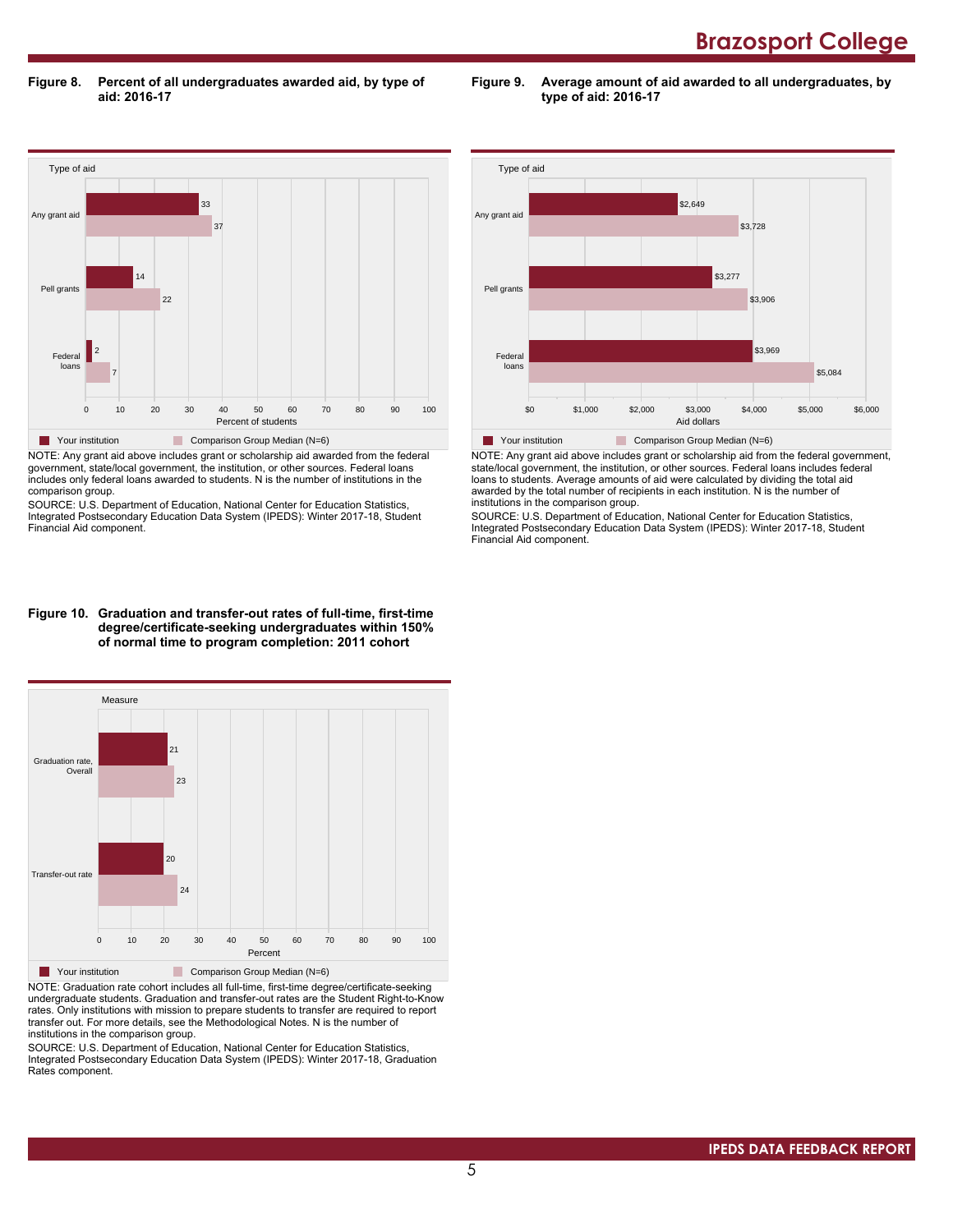**Figure 11. Graduation rates of full-time, first-time degree/certificate-seeking undergraduates within 150% of normal time to program completion, by race/ethnicity: 2011 cohort**



NOTE: For more information about disaggregation of data by race and ethnicity, see the Methodological Notes. The graduation rates are the Student Right-to-Know (SRK) rates. Median values for the comparison group will not add to 100%. N is the number of institutions in the comparison group. Medians are not reported for comparison groups with less than three values.

SOURCE: U.S. Department of Education, National Center for Education Statistics, Integrated Postsecondary Education Data System (IPEDS): Winter 2017-18, Graduation Rates component.

**Figure 12. Graduation rates of full-time, first-time degree/certificateseeking undergraduates within 150% of normal time to program completion, by financial aid recipients: 2011 cohort**



NOTE: Graduation rate cohort includes all full-time, first-time degree/certificate-seeking undergraduate students. Data were collected on those students, who at entry of the cohort, were awarded a Pell Grant and students who were awarded a Subsidized Stafford loan, but did not receive a Pell Grant. Graduation rates are the Student Right-to-Know rates. Only institutions with mission to prepare students to transfer are required to report transfer out. For more details, see the Methodological Notes. N is the number of institutions in the comparison group.

SOURCE: U.S. Department of Education, National Center for Education Statistics, Integrated Postsecondary Education Data System (IPEDS): Winter 2017-18, Graduation Rates component.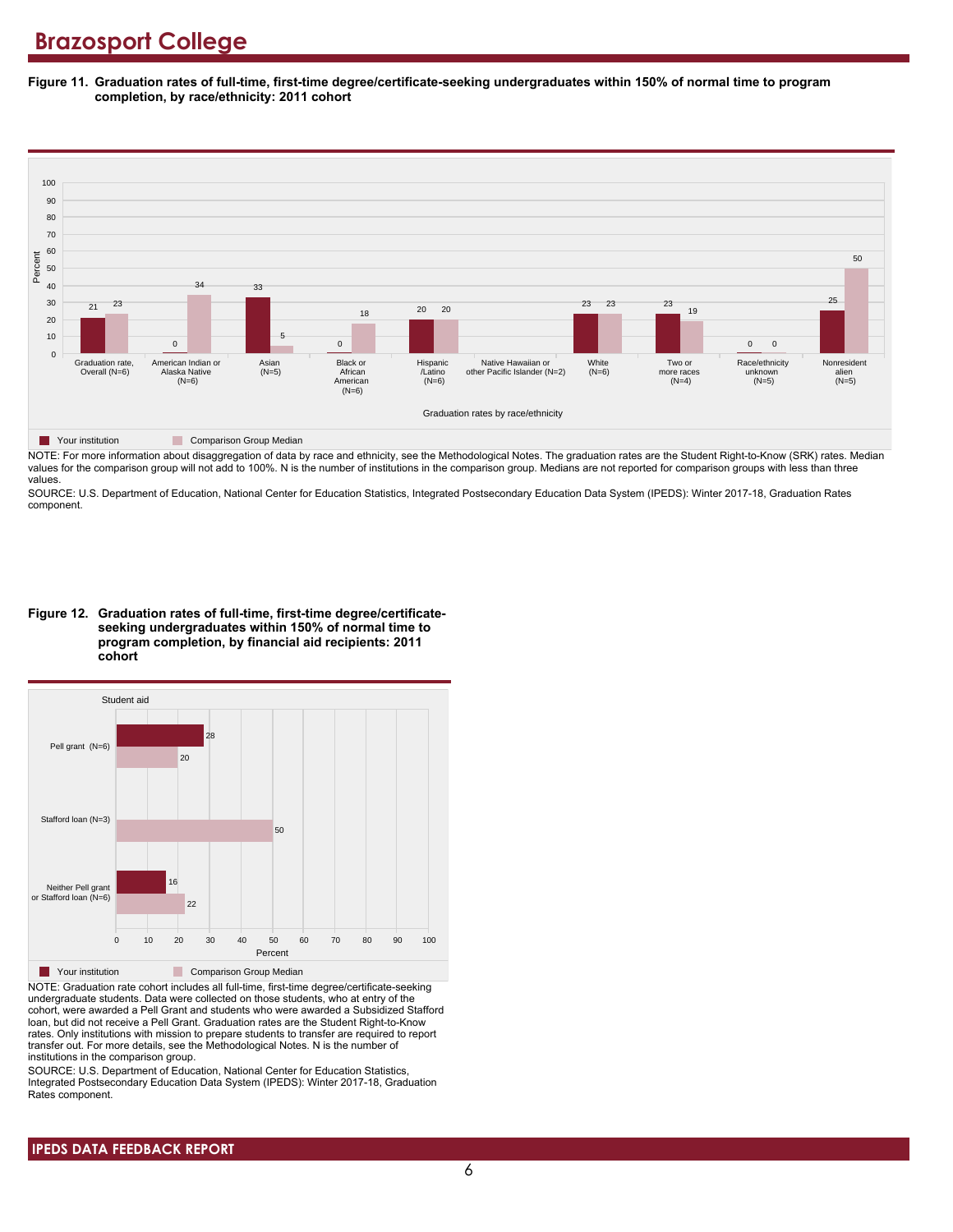#### **Figure 13. Award and enrollment rates of first-time, full-time, degree/certificate-seeking undergraduates after 8 years of entry, by Pell status, 2009-10 cohort**



NOTE: Award measures are based on the highest award received after 8 years of entry and enrollment measures are based on student who did not received an award after 8 years of entry. Student cohorts (i.e., First-time, full-time; First-time, part-time; Non-first-time, full-time; and Non-first-time, part-time) are degree/certificate-seeking undergraduate students who entered the institution between July 1, 2009-June 30, 2010. Pell recipients are students with demonstrated financial need. For more details, see the Methodological Notes. N is the number of institutions in the comparison group.

SOURCE: U.S. Department of Education, National Center for Education Statistics, Integrated Postsecondary Education Data System (IPEDS): Winter 2017-18, Outcome Measures component.

#### **Figure 14. Award and enrollment rates of first-time, part-time, degree/certificate-seeking undergraduates after 8 years of entry, by Pell status, 2009-10 cohort**



NOTE: Award measures are based on the highest award received after 8 years of entry and enrollment measures are based on student who did not received an award after 8 years of entry. Student cohorts (i.e., First-time, full-time; First-time, part-time; Non-first-time, full-time; and Non-first-time, part-time) are degree/certificate-seeking undergraduate students who entered the institution between July 1, 2009-June 30, 2010. Pell recipients are students with demonstrated financial need. For more details, see the Methodological Notes. N is the number of institutions in the comparison group.

SOURCE: U.S. Department of Education, National Center for Education Statistics, Integrated Postsecondary Education Data System (IPEDS): Winter 2017-18, Outcome Measures component.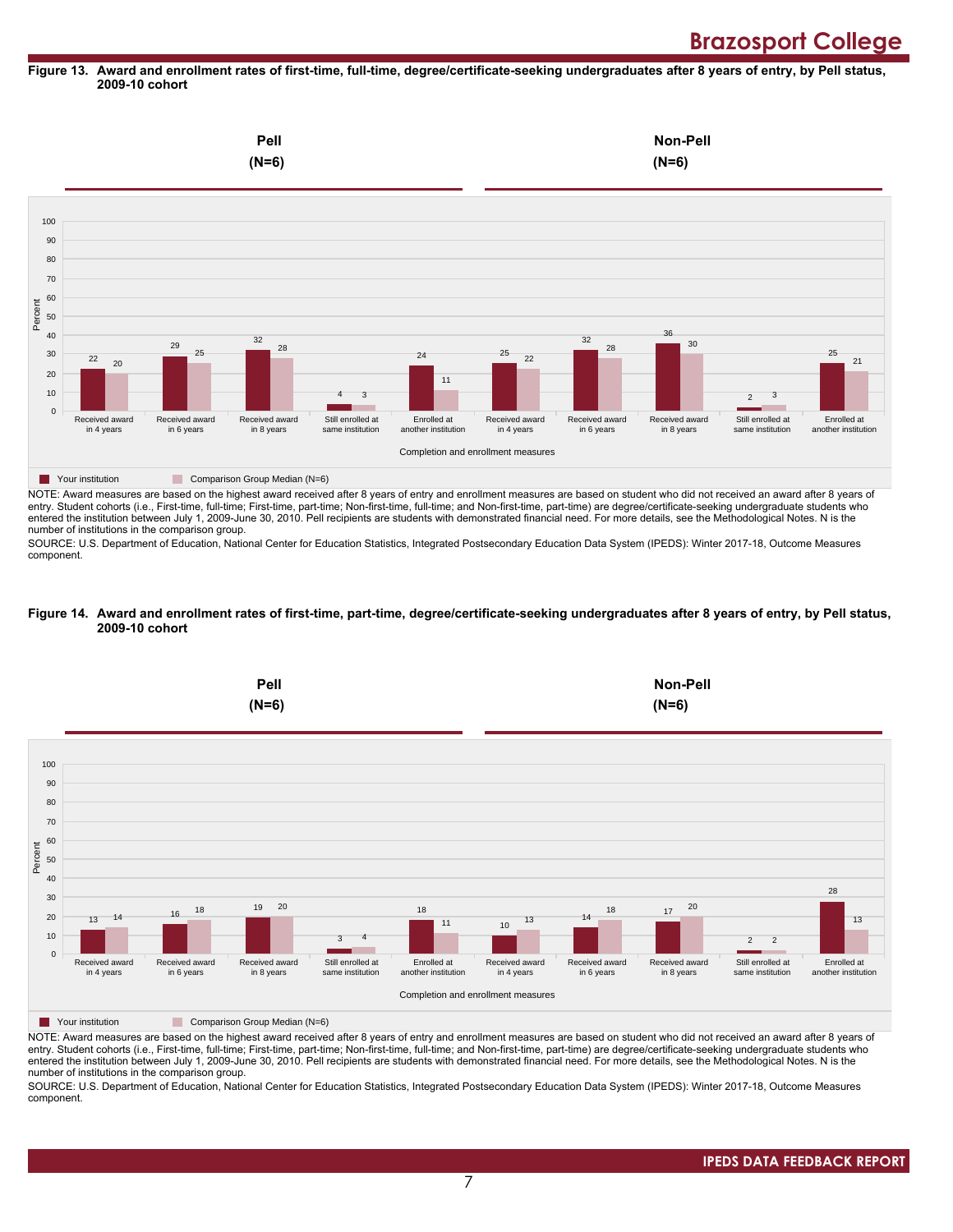**Figure 15. Award and enrollment rates of non-first-time, full-time, degree/certificate-seeking undergraduates after 8 years of entry, by Pell status, 2009-10 cohort**



NOTE: Award measures are based on the highest award received after 8 years of entry and enrollment measures are based on student who did not received an award after 8 years of entry. Student cohorts (i.e., First-time, full-time; First-time, part-time; Non-first-time, full-time; and Non-first-time, part-time) are degree/certificate-seeking undergraduate students who entered the institution between July 1, 2009-June 30, 2010. Pell recipients are students with demonstrated financial need. For more details, see the Methodological Notes. N is the number of institutions in the comparison group.

SOURCE: U.S. Department of Education, National Center for Education Statistics, Integrated Postsecondary Education Data System (IPEDS): Winter 2017-18, Outcome Measures component.

#### **Figure 16. Award and enrollment rates of non-first-time, part-time, degree/certificate-seeking undergraduates after 8 years of entry, by Pell status, 2009-10 cohort**



NOTE: Award measures are based on the highest award received after 8 years of entry and enrollment measures are based on student who did not received an award after 8 years of entry. Student cohorts (i.e., First-time, full-time; First-time, part-time; Non-first-time, full-time; and Non-first-time, part-time) are degree/certificate-seeking undergraduate students who entered the institution between July 1, 2009-June 30, 2010. Pell recipients are students with demonstrated financial need. For more details, see the Methodological Notes. N is the number of institutions in the comparison group.

SOURCE: U.S. Department of Education, National Center for Education Statistics, Integrated Postsecondary Education Data System (IPEDS): Winter 2017-18, Outcome Measures component.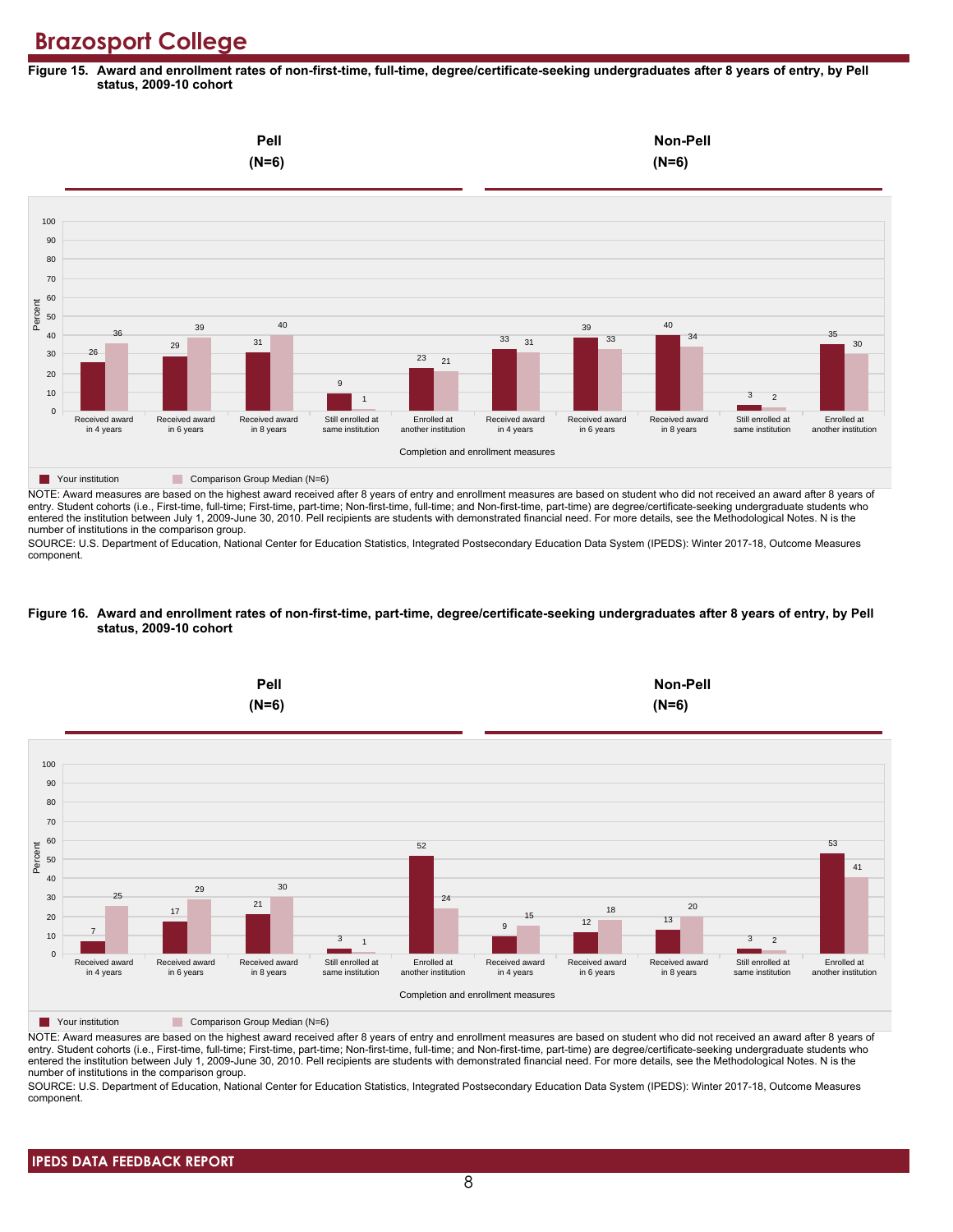**Brazosport College** 

**Figure 17. Percent distribution of core revenues, by source: Fiscal year 2017**

Revenue source 0 10 20 30 40 50 60 70 80 90 100 Percent of function total Other core revenues Investment return 1 Private gifts, grants, 10<br>and contracts 3 Government grants and contracts Local appropriations State appropriations Tuition and fees 1 4 18 | 12 38 49  $16$  21 19 18 ■ Your institution Comparison Group Median (N=6)

NOTE: The comparison group median is based on those members of the comparison group that report finance data using the same accounting standards as the comparison institution. For more information, see the Methodological Notes. N is the number of institutions in the comparison group.

SOURCE: U.S. Department of Education, National Center for Education Statistics, Integrated Postsecondary Education Data System (IPEDS): Spring 2018, Finance component.



**Figure 18. Core expenses per FTE enrollment, by function: Fiscal**

**year 2017**

NOTE: Expenses per full-time equivalent (FTE) enrollment, particularly instruction, may be inflated because finance data includes all core expenses while FTE reflects credit activity only. For details on calculating FTE enrollment and a detailed definition of core expenses, see the Methodological Notes. N is the number of institutions in the comparison group. SOURCE: U.S. Department of Education, National Center for Education Statistics, Integrated Postsecondary Education Data System (IPEDS): Fall 2017, 12-month Enrollment component and Spring 2018, Finance component.

#### **Figure 19. Full-time equivalent staff, by occupational category: Fall 2017**



NOTE: Graduate assistants are not included. For calculation details, see the Methodological Notes. N is the number of institutions in the comparison group. SOURCE: U.S. Department of Education, National Center for Education Statistics, Integrated Postsecondary Education Data System (IPEDS): Spring 2018, Human Resources component.

#### **Figure 20. Average salaries of full-time instructional non-medical staff equated to 9-months worked, by academic rank: Academic year 2017-18**



NOTE: See Methodology Notes for more details on average salary. N is the number of institutions in the comparison group. Medians are not reported for comparison groups with less than three values.

SOURCE: U.S. Department of Education, National Center for Education Statistics, Integrated Postsecondary Education Data System (IPEDS): Spring 2018, Human Resources component.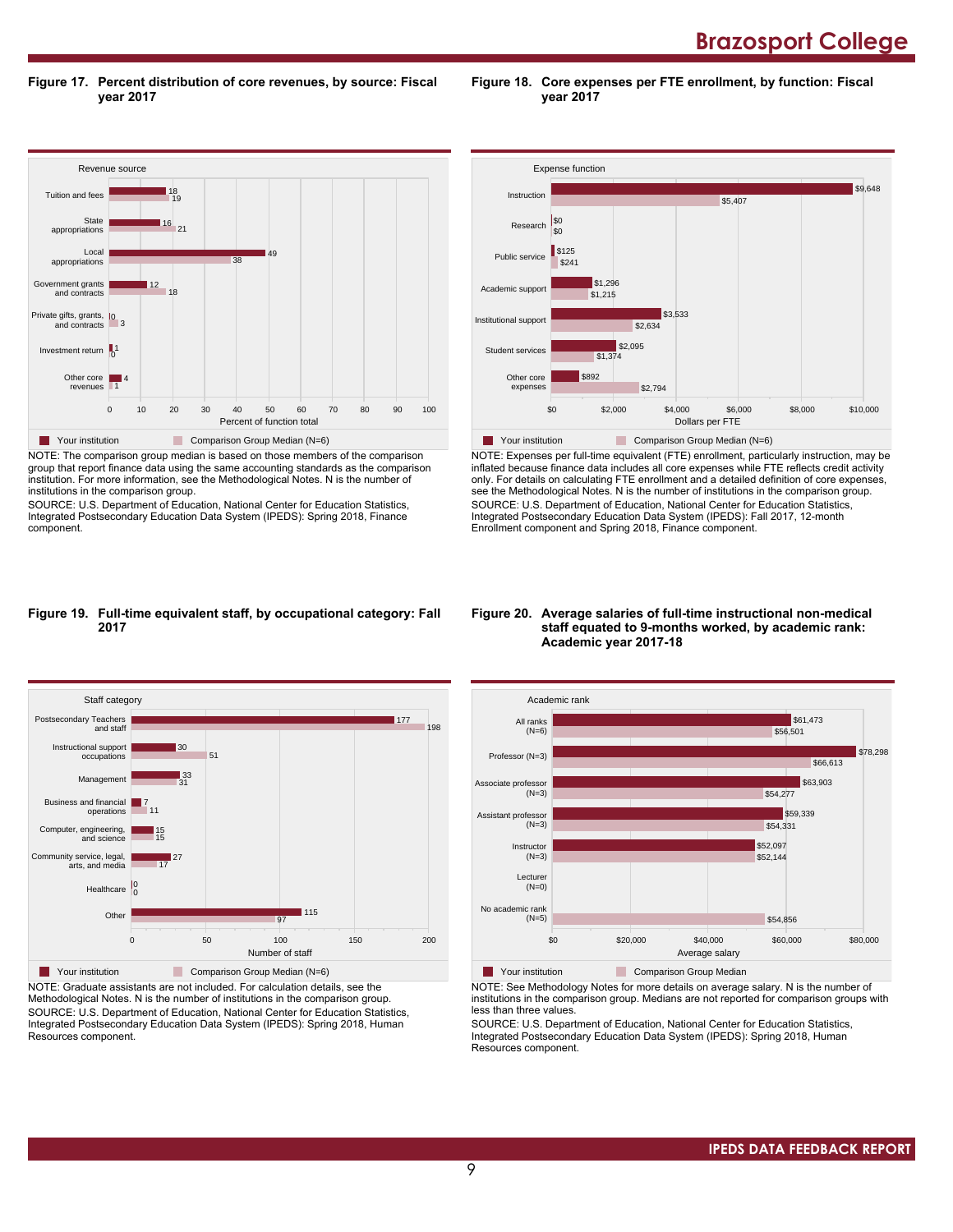**Figure 21. Percent distribution of library collection, by material type: Fiscal Year 2017**





SOURCE: U.S. Department of Education, National Center for Education Statistics, Integrated Postsecondary Education Data System (IPEDS): Spring 2018, Academic Libraries component.



SOURCE: U.S. Department of Education, National Center for Education Statistics, Integrated Postsecondary Education Data System (IPEDS): Spring 2018, Academic Libraries component.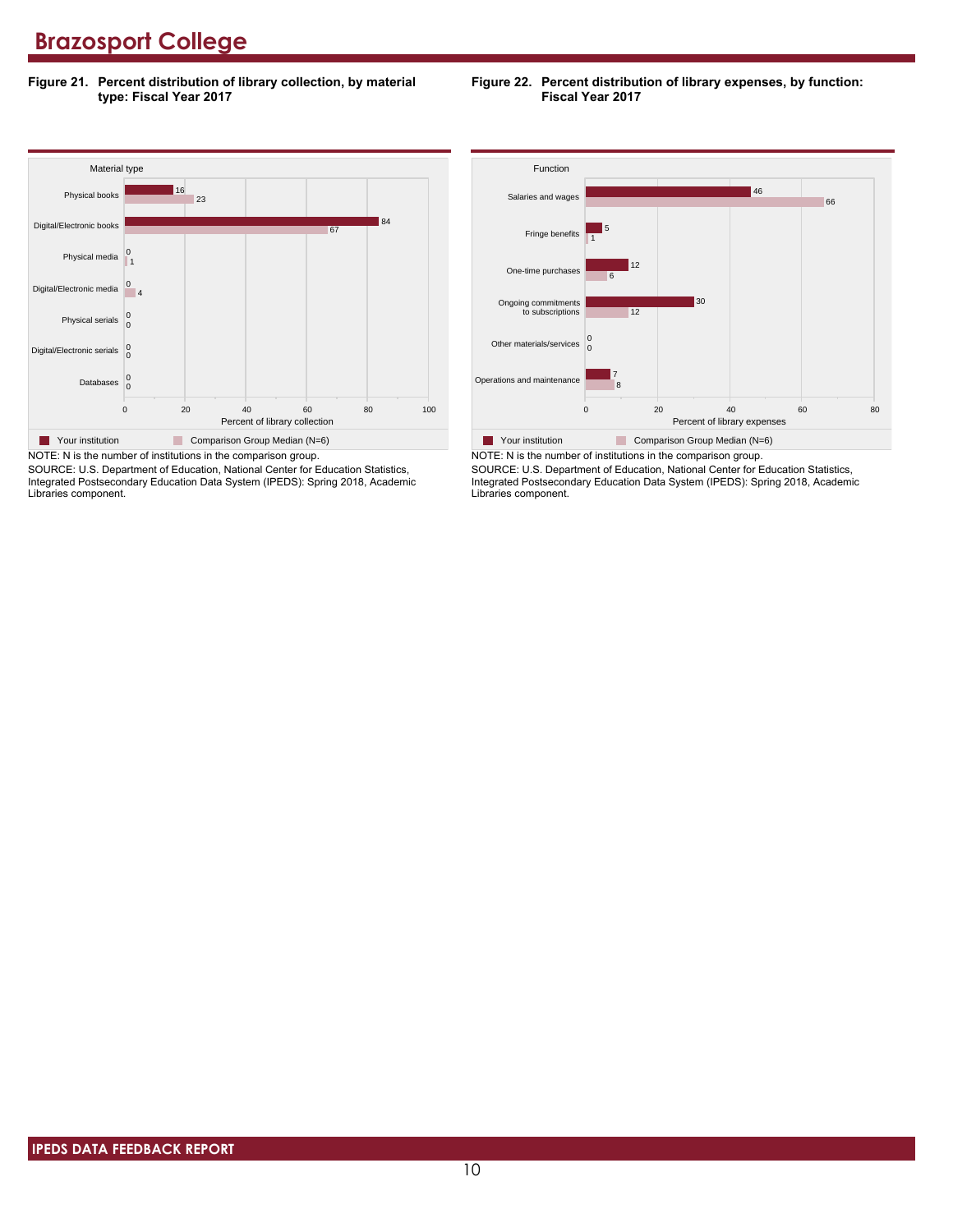# **METHODOLOGICAL NOTES**

## **Overview**

This report is based on data supplied by institutions to IPEDS during 2017-18 data collection year. Response rates exceeded 99% for most surveys. IPEDS First Look reports at <http://nces.ed.gov/pubsearch/getpubcats.asp?sid=010> provide some information on aggregate institutional responses.

# **Use of Median Values for Comparison Group**

This report compares your institution's data to the median value for the comparison group for each statistic shown in the figure. If more than one statistic is present in a figure, the median values are determined separately for each indicator or statistic. Medians are not displayed for comparison groups with fewer than three values. Where percentage distributions are presented, median values may not add to 100%. To access all the data used to create the figures included in this report, go to 'Use the Data' portal on the IPEDS website at this provided link (<http://nces.ed.gov/ipeds>).

# **Missing Statistics**

If a statistic is not reported for your institution, the omission indicates that the statistic is not relevant to your institution and the data were not collected. Not all notes may be applicable to your report.

# **Use of Imputed Data**

All IPEDS data are subject to imputation for total (institutional) and partial (item) nonresponse. If necessary, imputed values were used to prepare your report.

# **Data Confidentiality**

IPEDS data are not collected under a pledge of confidentiality.

# **Disaggregation of Data by Race/Ethnicity**

When applicable, some statistics are disaggregated by race/ethnicity. Data disaggregated by race/ethnicity have been reported using the 1997 Office of Management and Budget categories. Detailed information about the race/ethnicity categories can be found at <https://nces.ed.gov/ipeds/Section/Resources>.

# **Cohort Determination for Reporting Student Financial Aid, Graduation Rates, and Outcome Measures**

Student cohorts for reporting Student Financial Aid and Graduation Rates data are based on the reporting type of the institution. For institutions that report based on an academic year (those operating on standard academic terms), student counts and cohorts are based on fall term data. Student counts and cohorts for program reporters (those that do not operate on standard academic terms) are based on unduplicated counts of students enrolled during a full 12-month period.

Student cohorts for reporting Outcome Measures are based on a full-year cohort from July 1-June 30 for all degree-granting institutions.

# **DESCRIPTION OF STATISTICS USED IN THE FIGURES**

# **Admissions (only for non-open-admissions schools)**

#### *Admissions and Test Score Data*

Admissions and test score data are presented only for institutions that do not have an open admission policy, and apply to first-time, degree/certificate-seeking undergraduate students only. Applicants include only those students who fulfilled all requirements for consideration for admission and who were notified of one of the following actions: admission, non-admission, placement on a wait list, or application withdrawn (by applicant or institution). Admitted applicants (admissions) include wait-listed students who were subsequently offered admission. Early decision, early action, and students who began studies during the summer prior to the fall reporting period are included. For customized Data Feedback Reports, test scores are presented only if scores are required for admission.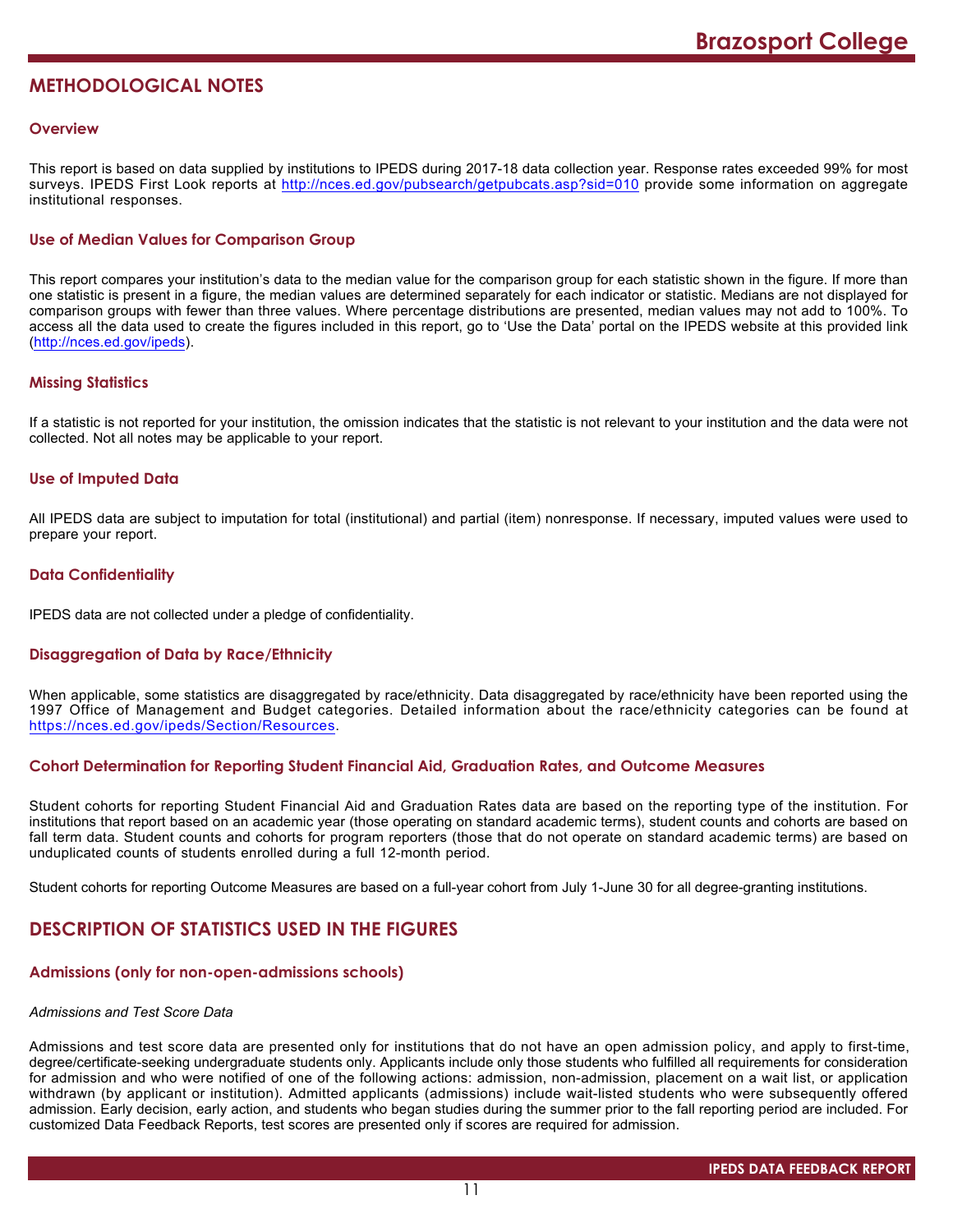# **Student Enrollment**

# *FTE Enrollment*

The full-time equivalent (FTE) enrollment used in this report is the sum of the institution's FTE undergraduate enrollment and FTE graduate enrollment (as calculated from or reported on the 12-month Enrollment component). Undergraduate and graduate FTE are estimated using 12-month instructional activity (credit and/or contact hours). See "Calculation of FTE Students (using instructional activity)" in the IPEDS Glossary at <https://surveys.nces.ed.gov/ipeds/VisGlossaryAll.aspx>.

# *Total Entering Undergraduate Students*

Total entering students are students at the undergraduate level, both full- and part-time, new to the institution in the fall term (or the prior summer term who returned in the fall). This includes all first-time undergraduate students, students transferring into the institution at the undergraduate level, and non-degree/certificate-seeking undergraduates entering in the fall. Only degree-granting, academic year reporting institutions provide total entering student data.

# **Charges and Net Price**

#### *Average Institutional Net Price*

Average net price is calculated for full-time, first-time degree/certificate-seeking undergraduates who were awarded grant or scholarship aid from the federal government, state/local government, or the institution anytime during the full aid year. For public institutions, this includes only students who paid the in-state or in-district tuition rate. Other sources of grant aid are excluded. Average net price is generated by subtracting the average amount of federal, state/local government, and institutional grant and scholarship aid from the total cost of attendance. Total cost of attendance is the sum of published tuition and required fees, books and supplies, and the average room and board and other expenses.

For the purpose of the IPEDS reporting, aid awarded refers to financial aid that was awarded to, and accepted by, a student. This amount may differ from the aid amount that is disbursed to a student.

# **Retention, Graduation Rates, and Outcome Measures**

#### *Retention Rates*

Retention rates are measures at which students persist in their educational program at an institution, expressed as a percentage. For fouryear institutions, this is the percentage of first-time bachelors (or equivalent) degree-seeking undergraduates from the previous fall who are again enrolled in the current fall. For all other institutions this is the percentage of first-time degree/certificate-seeking students from the previous fall who either re-enrolled or successfully completed their program by the current fall. The full-time retention rate is calculated using the percentage of full-time, first-time degree/certificate-seeking undergraduates, while the part-time rate is calculated using the percentage of part-time, first-time degree/certificate-seeking undergraduates.

# *Graduation Rates and Transfer-out Rate*

Graduation rates are those developed to satisfy the requirements of the Student Right-to-Know Act and Higher Education Act, as amended, and are defined as the total number of individuals from a given cohort of full-time, first-time degree/certificate-seeking undergraduates who completed a degree or certificate within a given percent of normal time to complete all requirements of the degree or certificate program; divided by the total number of students in the cohort of full-time, first-time degree/certificate-seeking undergraduates minus any allowable exclusions. Institutions are permitted to exclude from the cohort students who died or were totally and permanently disabled; those who left school to serve in the armed forces or were called up to active duty; those who left to serve with a foreign aid service of the federal government, such as the Peace Corps; and those who left to serve on an official church mission.

A further extension of the traditional Graduation Rates (GR) component which carries forward 100% and 150% graduation rates data previously reported in the GR component is the Graduation Rates 200% (GR200) component, which request information on any additional completers and exclusions from the cohort between 151% and 200% normal time for students to complete all requirements of their program of study.

Transfer-out rate is the total number of students from the cohort who are known to have transferred out of the reporting institution (without earning a degree/award) and subsequently re-enrolled at another institution within the same time period; divided by the same adjusted cohort (initial cohort minus allowable exclusions) as described above. Only institutions with a mission that includes providing substantial preparation for students to enroll in another eligible institution are required to report transfers out.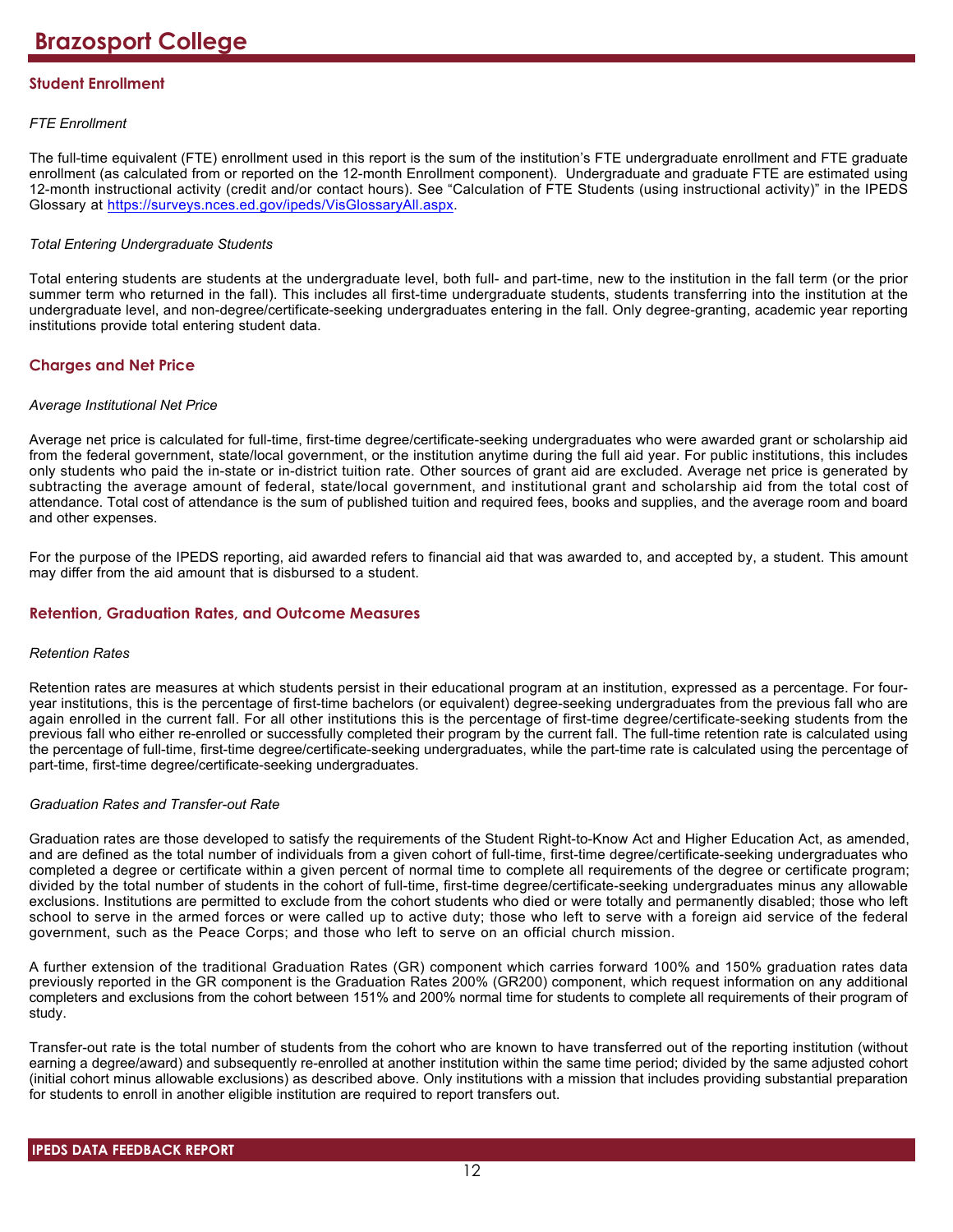#### *Outcome Measures Data*

Alternative measures of student success are reported by degree-granting institutions to describe the outcomes of four degree/certificateseeking undergraduate student groups: Full-time, first-time (FTFT); Part-time, first-time (PTFT); Full-time, non-first-time (FTNFT); and Parttime, non-first-time (PTNFT). Additionally, each of the four cohorts collects data on two subcohorts: Pell grant recipients and non-Pell grant recipients. These measures provide the 4-year, 6-year, and 8-year award rates (or completions rates) after entering an institution. NCES calculates award rates by dividing a cohort's or subcohort's adjusted cohort into the number of total awards at 4-year, 6-year, and 8-year status points.

The initial cohort can be revised and take allowable exclusions resulting in an adjusted cohort. Institutions are permitted to exclude from the initial cohort the following: 1) students who died or were totally and permanently disabled; 2) those who left school to serve in the armed forces or were called up to active duty; 3) those who left to serve with a foreign aid service of the federal government, such as the Peace Corps; and 4) those who left to serve on an office church mission.

The highest award and the type of award (i.e., certificate, Associate's, or Bachelor's) are reported at each status point. For students who did not earn an undergraduate award after 8-years of entry, the enrollment statuses are reported as either still enrolled at the institution, or subsequently transferred out of the institution. Unlike the Graduation Rates data, all institutions must report on a full-year cohort (students entering July 1 of one year to June 30 to the next) and on their transfer out students, regardless if the institution has a mission that provides substantial transfer preparation.

#### **Finance**

#### *Core Revenues*

Core revenues for public institutions reporting under GASB standards include tuition and fees; government (federal, state, and local) appropriations and operating and nonoperating grants/contracts; private gifts, grants, and contracts (private operating grants/contracts plus gifts and contributions from affiliated entities); sales and services of educational activities; investment income; other operating and nonoperating sources; and other revenues and additions (capital appropriations and grants and additions to permanent endowments). "Other core revenues" include federal appropriations, sales and services of educational activities, other operating and nonoperating sources, and other revenues and additions.

Core revenues for private, not-for-profit institutions (and a small number of public institutions) reporting under FASB standards include tuition and fees; government (federal, state, and local) appropriations and grants/contracts; private gifts, grants/contracts (including contributions from affiliated entities); investment return; sales and services of educational activities; and other sources (a generated category of total revenues minus the sum of core and noncore categories on the Finance component). "Other core revenues" include government (federal, state, and local) appropriations, sales and services of educational activities, and other sources.

Core revenues for private, for-profit institutions reporting under FASB standards include tuition and fees; government (federal, state, and local) appropriations and grants/contracts; private grants/ contracts; investment income; sales and services of educational activities; and other sources (a generated category of total revenues minus the sum of core and noncore categories on the Finance component). "Other core revenues" include government (federal, state, and local) appropriations and other sources.

At degree-granting institutions, core revenues exclude revenues from auxiliary enterprises (e.g., bookstores and dormitories), hospitals, and independent operations. Non-degree-granting institutions do no report revenue from auxiliary enterprises in a separate category, and thus may include these amounts in the core revenues from other sources.

#### *Core Expenses*

Core expenses include expenses for instruction, research, public service, academic support, institutional support, student services, grant aid/scholarships and fellowships (net of discounts and allowances), and other functional expenses (a generated category of total expense minus the sum of core and noncore functions on the Finance component). Expenses for operation and maintenance of plant, depreciation, and interest are allocated to each of the other functions. Core expenses at degree-granting institutions exclude expenses for auxiliary enterprises (e.g., bookstores and dormitories), hospitals, and independent operations. Non-degree-granting institutions do not report expenses for auxiliary enterprises in a separate category and thus may include these amounts in the core expenses as other expenses. "Other core expenses" is the sum of grant aid/scholarships and fellowships and other expenses.

#### *Endowment Assets*

Endowment assets, for public institutions under GASB standards, and private, not-for-profit institutions under FASB standards, include gross investments of endowment funds, term endowment funds, and funds functioning as endowment for the institution and any of its foundations and other affiliated organizations. Private, for-profit institutions under FASB do not hold or report endowment assets.